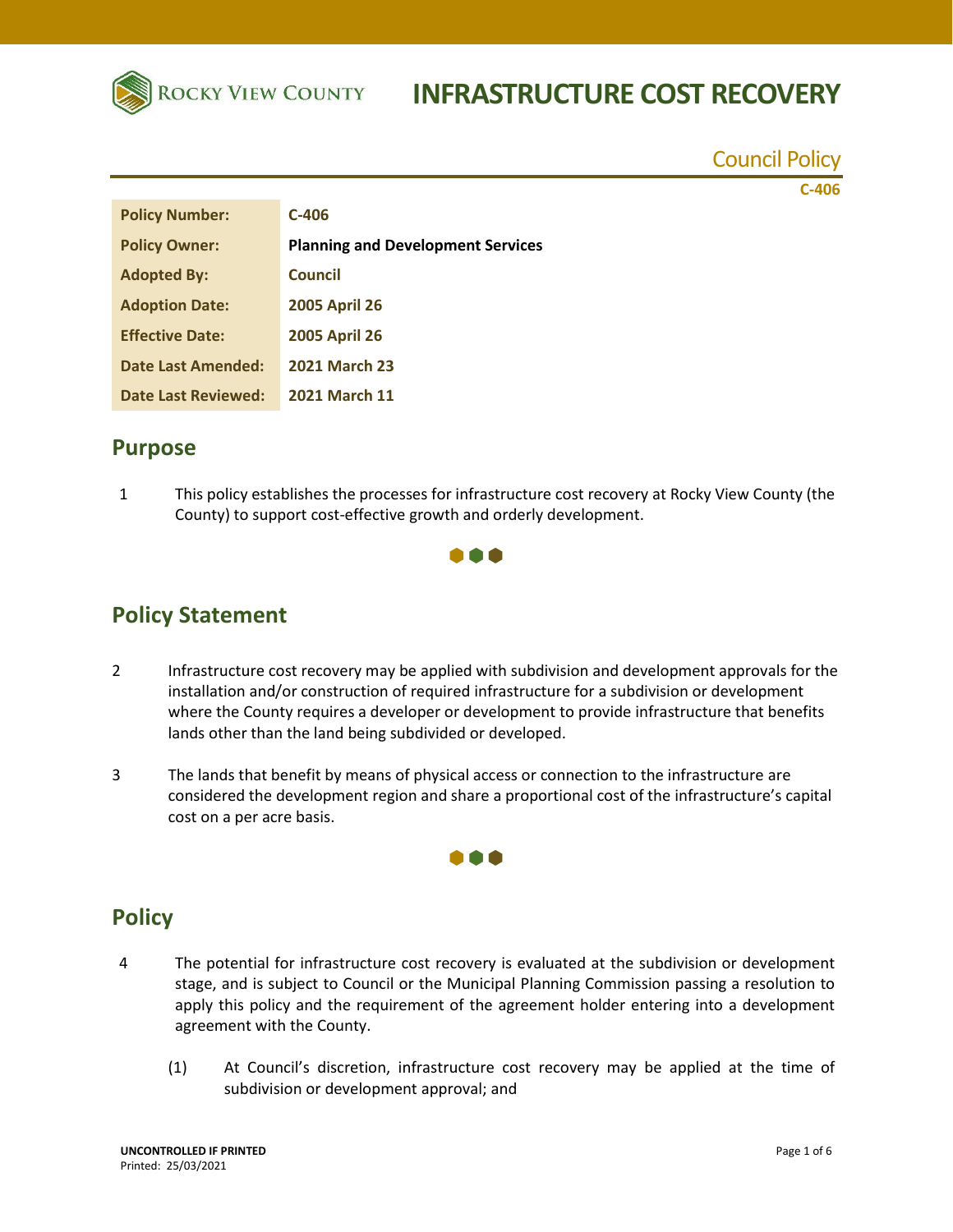

## Council Policy

#### **C-406**

- (2) Council's approval of the infrastructure cost recovery in relation to a subdivision or development application forms part of the letter of transmittal and is an addendum to the development agreement.
- 5 Infrastructure that is constructed and/or installed under a development agreement may be subject to a cost recovery agreement if it benefits other parcels/landowners in the development region.
- 6 County Administration works with the agreement holder to formulate the scope of the infrastructure cost recovery. The scope must identify:
	- (1) the development region to receive benefit from the proposed infrastructure; and
	- (2) the per acre charges assessed to the development region, based on a certified construction estimate provided by the agreement holder's engineering representative at the discretion of Administration.
- 7 At the discretion of Administration, the construction estimates may be subject to third party review to ensure sound engineering judgments are followed and that industry prices and standards are utilized.
- 8 Upon issuance of the Construction Completion Certificate (CCC) related to the proposed infrastructure, the per acre charges identified in the agreement are updated to reflect actual costs incurred by the agreement holder based on certified construction receipts provided by the agreement holder's engineering representative and approval by administration.
- 9 The infrastructure cost recovery acre charge is only paid to the first in developer as development proceeds.
- 10 The owners of benefiting lands pay an interest rate on the balance owing. The interest rate is the rate that a normal savings account would pay at the end of the previous calendar year. The interest rate is a simple rate calculated on the owing balance, once per year and accumulated to the amount owing to the agreement holder.
- 11 The infrastructure cost recovery applies to:
	- (1) all new subdivision approvals within the development region;
	- (2) all new development applications within the development region that require a development permit under the *Land Use Bylaw C-8000-*2020, as amended; and
	- (3) the total gross area of the subject parcel.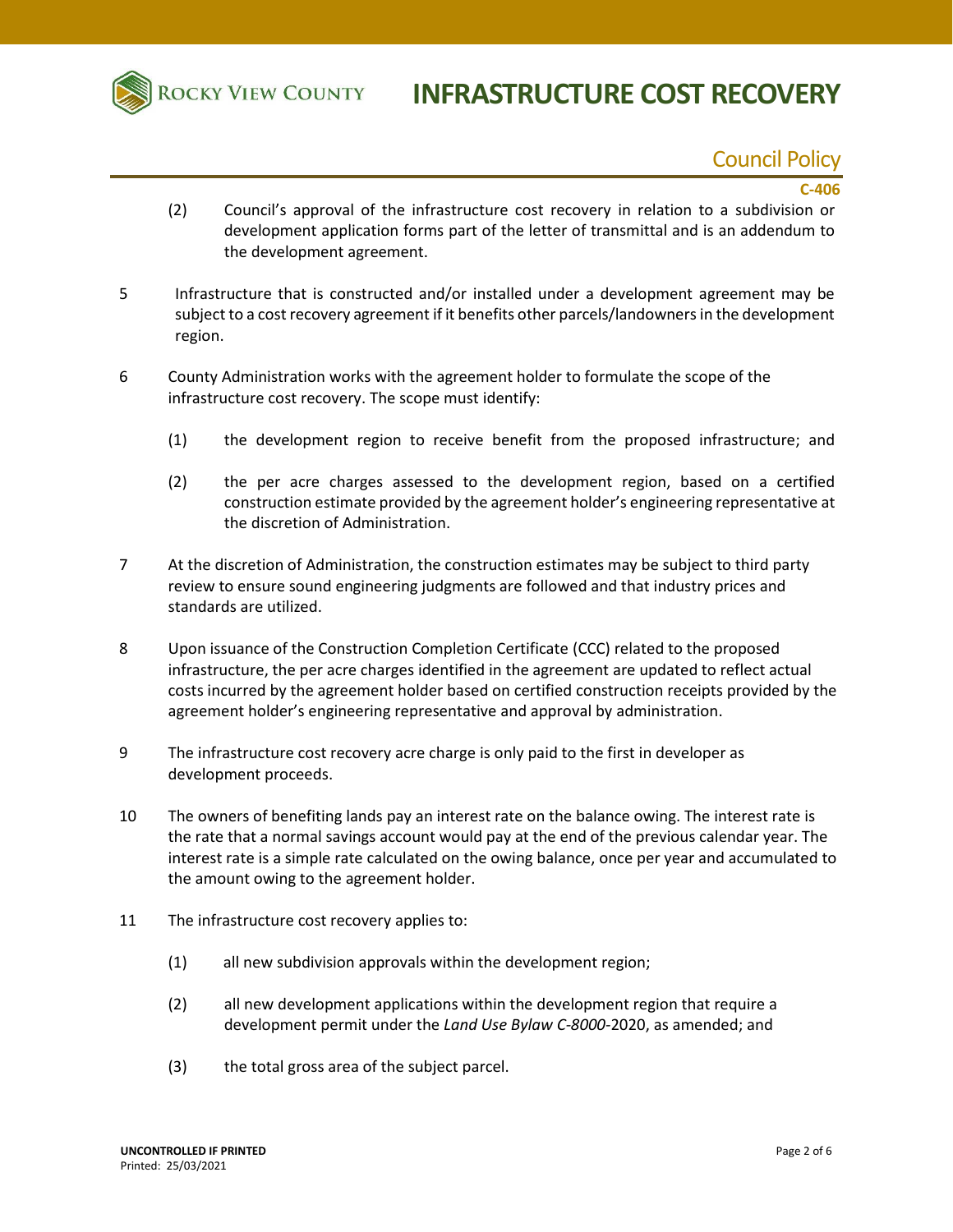

## Council Policy

#### **C-406**

- 12 The following subdivision and development applications are exempt from providing payment if they are bound by an active cost recovery agreement:
	- (1) uses that require relaxations of land use regulations (i.e. building height, setbacks, parcel coverage areas);
	- (2) renewable development permits (i.e. Home Based Businesses);
	- (3) uses that do not materially benefit from the infrastructure constructed under an active cost recovery agreement (i.e. the use would have been permitted to proceed without the newly constructed infrastructure in place); and
	- (4) new subdivisions that do not materially benefit from the infrastructure constructed under an active cost recovery agreement (i.e. the subdivision would have been permitted to proceed without the newly constructed infrastructure in place).
- 13 A cost recovery agreement:
	- $(1)$  is valid for a period of twenty  $(20)$  years;
	- (2) commences at the date of signing the development agreement respecting the cost recovery; and
	- (3) is considered terminated after this period unless determined otherwise by Council.
- 14 If an agreement holder does not receive the full amount of cost recovery fees due to a lack of development within the development region, the County does not pay outstanding fees.
- 15 The cost recovery agreement is bound to the agreement holder and not to titled lands. Assignment of the cost recovery agreement is recognized only by Council resolution.
- 16 Cost recovery funds are releasable to the agreement holder only once the construction of infrastructure has commenced or a CCC for the infrastructure has been issued.
- 17 Previously approved subdivision applications or development applications are reviewed by the County to determine if they qualify for infrastructure cost recovery. Applications must meet all of the following criteria:
	- (1) the infrastructure is under or will be transferred to the jurisdiction of the County;
	- (2) requests for review of a previously approved subdivision or development application must originate from the agreement holder as defined by this policy;
	- (3) the infrastructure has not received a Final Acceptance Certificate (FAC) from the County;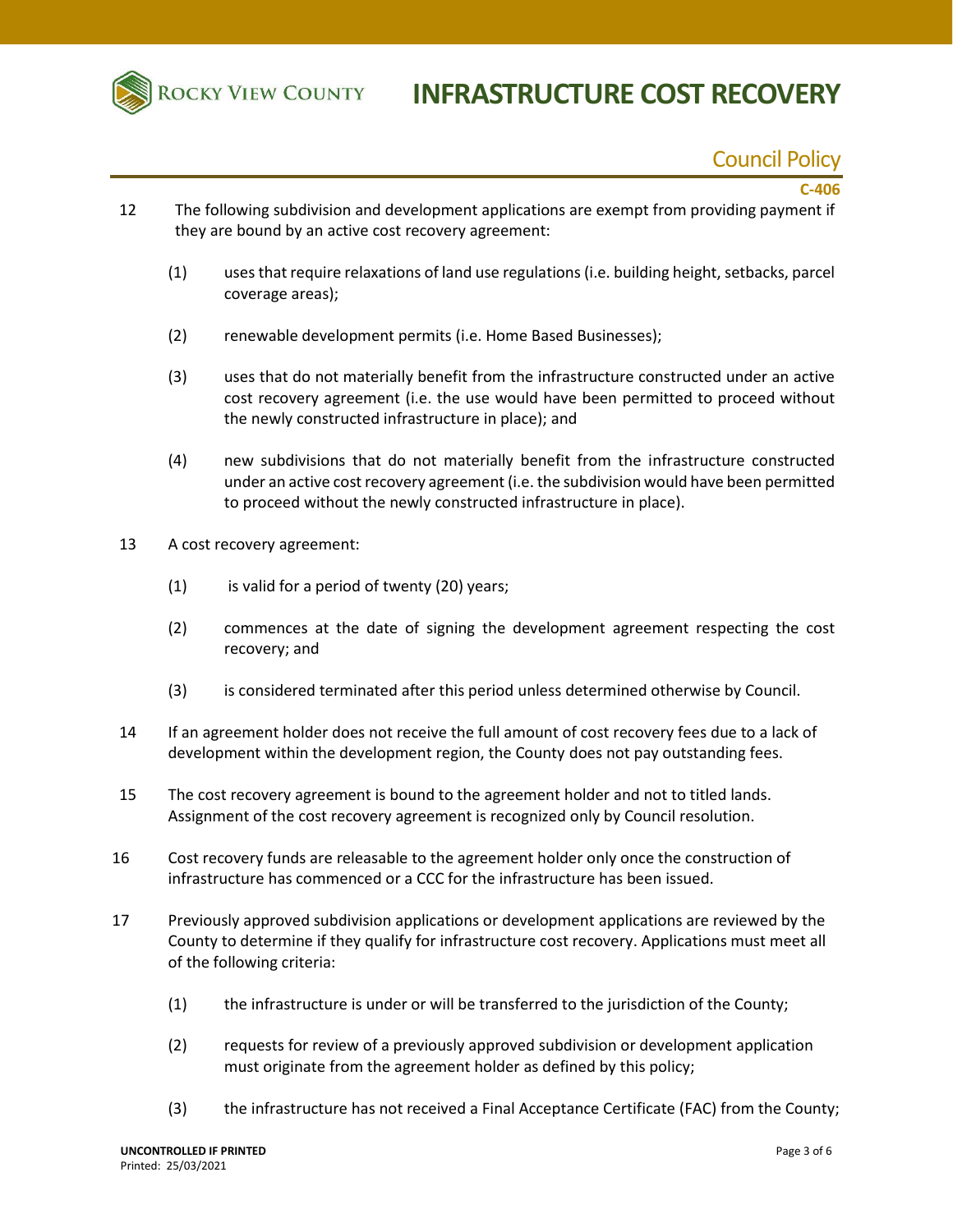

#### Council Policy

#### **C-406**

- (4) development agreements that are older than five (5) years from the date of signing of the development agreement are not considered under this policy; and
- (5) valid construction cost receipts for the installation of the infrastructure are provided.
- 18 Disputes in regards to this policy and its implementation are resolved by Council.
- 19 All subdivision or development must be within the boundaries of Rocky View County to qualify for infrastructure cost recovery through this policy.
- 20 All cost recovery payments are administered in accordance with the *Master Rates Bylaw C-8145- 2021*, as amended.
- 21 The Infrastructure Cost Recovery Policy will be a forward looking document that is reviewed every three (3) years to ensure consistency with Council direction.



### **References**

| Rocky View County Master Rates Bylaw as amended or<br>$\bullet$<br>replaced from time to time.<br>Related Plans, Bylaws, Policies, etc.<br>Rocky View County Land Use Bylaw C-8000-2020 as<br>$\bullet$<br>amended or replaced from time to time. |
|---------------------------------------------------------------------------------------------------------------------------------------------------------------------------------------------------------------------------------------------------|
| Rocky View County Servicing Standards adopted by<br>$\bullet$<br>resolution no. 188-13 as amended or replaced from time to<br><b>Related Procedures</b><br>time.                                                                                  |
| N/A<br>Other                                                                                                                                                                                                                                      |

â â â

## **Policy History**

Amendment Date(s) – Amendment Description

 2021 March 23 – Council approved major amendments including increasing recovery period from 15 to 20 years, clarifying exemption clauses, adding definitions, updating clauses to reflect current and industrial practices, and committing to a review process.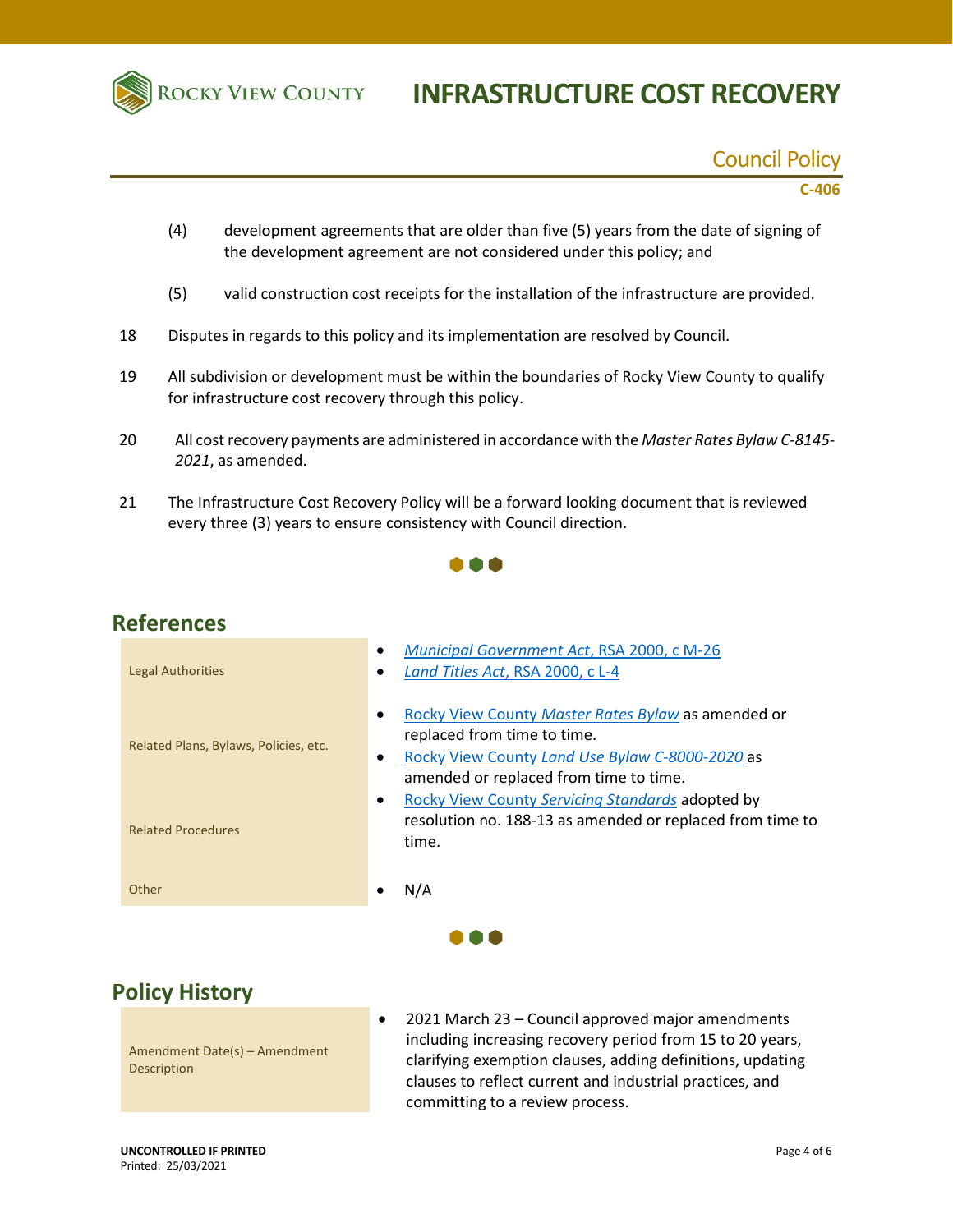

# **INFRASTRUCTURE COST RECOVERY**

### Council Policy

**C-406**

Review Date(s) – Review Outcome Description

 2021 March 11 – Recommend major amendments in order to better reflect current practice and provide additional clarity as to how to implement the Infrastructure Cost Recovery Policy.



#### **Definitions**

- 22 In this policy:
	- (1) "agreement holder" means the signatory of the development agreement. The intended agreement holder may be the agreement holder or an authorized person acting on their behalf;
	- (2) "benefitting lands" means all parcel(s) of land in the development region, excluding County owned lands or lands that are under the direction, control, and management of the County;
	- (3) "capital costs" means capital costs as referred to in Section 648 of the *Municipal Government Act*, Revised Statues of Alberta 2000, Chapter M-26;
	- (4) "Construction Completion Certificate" means a certificate provided by the engineer of record verifying that performance of all work has been completed pursuant to the Agreement, including remediation or correction of deficiencies;
	- (5) "cost recovery agreement" means the agreement that is signed by the developer responsible for the costs associated with construction and/or installing the infrastructure, which identifies the recoverable costs on a per acre basis to be applied to the benefitting lands;
	- (6) "Council" means the duly elected Council for Rocky View County;
	- (7) "County" means Rocky View County;
	- (8) "developer" means the agreement holder who is also a registered owner of lands within the development region;
	- (9) "development" means development as defined in the *Municipal Government Act*, Revised Statues of Alberta 2000, Chapter M-26;
	- (10) "development agreement" means an agreement under Section 655 of the *Municipal Government Act*, Revised Statues of Alberta 2000, Chapter M-26;